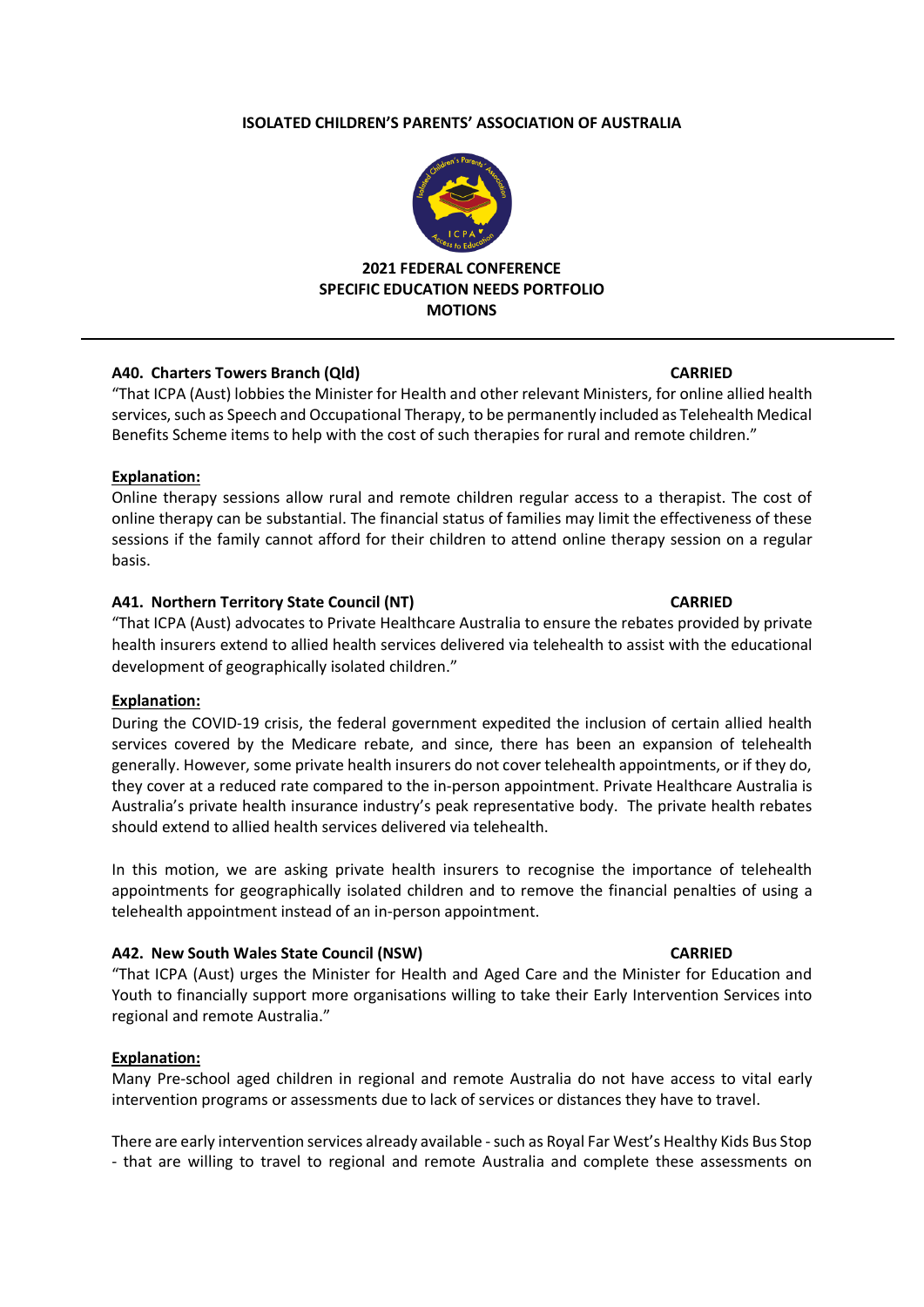children aged 3-5 years old, but do not have the consistent funding to guarantee these services year to year or to service more areas.

We should be ensuring that any early intervention needs have started before these children attend Primary School, to make sure they have the best start to their education.

If there is a need for early intervention, we need to support these families, and ensure that they are able to access these services and they are affordable. Yes, we have Medicare, but as many of us are aware the issue is not always fixed in limited number of sessions!

Below are some statistics from the Royal Far West website<sup>1</sup>:

• Children in rural, regional and remote areas are more likely to be developmentally vulnerable than children in metropolitan areas – 27% of all children in outer regional, remote and very remote areas compared to 21% in towns and cities.

• Children living in Very Remote areas are twice as likely as those living in Major Cities to be developmentally vulnerable.

• More than 1 in 6 (16.2%) children and adolescents aged 4-17 in rural areas have mental health problems. The highest prevalence is in Outer Regional areas (19% of children and adolescents).

• 32% of children in regional, rural or remote NSW are unable to access the health services they need.

### **A43. Northern Territory State Council (NT) CARRIED**

"That ICPA (Aust) urges the Federal Minister for Health and other relevant Ministers and agencies to ensure that federally funded health clinics across Australia are accessible to all Australians, so all geographically isolated children can receive diagnosis and ongoing treatment of medical issues that impede their ability to learn and thrive."

### **Explanation**

Northern Territory ICPA members frequently report being turned away from their local public, albeit remote, health clinics because they *'do not meet the criteria'* (to access the public health clinic).

Remote families have no other'local' health clinic alternative, but if they "don't meet the criteria" and are refused treatment, they necessarily must travel vast distances to access treatment for what could have otherwise been dealt with closer to where they live, at their closest remote health clinic, serviced by rostered doctors, specialists and allied health providers.

It is not acceptable that publicly funded health facilities discriminate on race, demographic or on any other basis, let alone in a situation where there are no other local alternatives for rural & remote families to 'conveniently' access.

# **Case Study:**

Mum of four-year-old enrolled through SOA with a stutter and some speech problems, went to local remote clinic wanting to book an appointment with speech therapist that travels to the local clinic on occasion, during the year. Mum was told, *"I'm sorry, you do not fit the criteria*, you will have to make an appointment in Darwin". Mum gets hold of the same speech therapist that travels to local clinic, still told "no, I can't see you in XXXX (971km from Darwin), but I can see you in Darwin anytime". Speech therapist tells Mum that the first she must do is get a hearing test for her child, "most local clinics are able to do a simple hearing test". Back to XXXX clinic and told yet again, sorry, *you don't fit*

<sup>1</sup> Royal Far West, POSITION PAPER – JULY 2017 SUPPORTING CHILDHOOD DEVELOPMENT IN REGIONAL, RURAL AND REMOTE AUSTRALIA, Key Facts and Figures, page 1 fro[m https://www.royalfarwest.org.au/wp](https://www.royalfarwest.org.au/wp-content/uploads/2018/09/RFW-Policy-Paper-Supporting-childhood-development-in-regional-and-rural-Australia-July-2017.pdf)[content/uploads/2018/09/RFW-Policy-Paper-Supporting-childhood-development-in-regional-and-rural-](https://www.royalfarwest.org.au/wp-content/uploads/2018/09/RFW-Policy-Paper-Supporting-childhood-development-in-regional-and-rural-Australia-July-2017.pdf)[Australia-July-2017.pdf](https://www.royalfarwest.org.au/wp-content/uploads/2018/09/RFW-Policy-Paper-Supporting-childhood-development-in-regional-and-rural-Australia-July-2017.pdf) on 28th May 2021